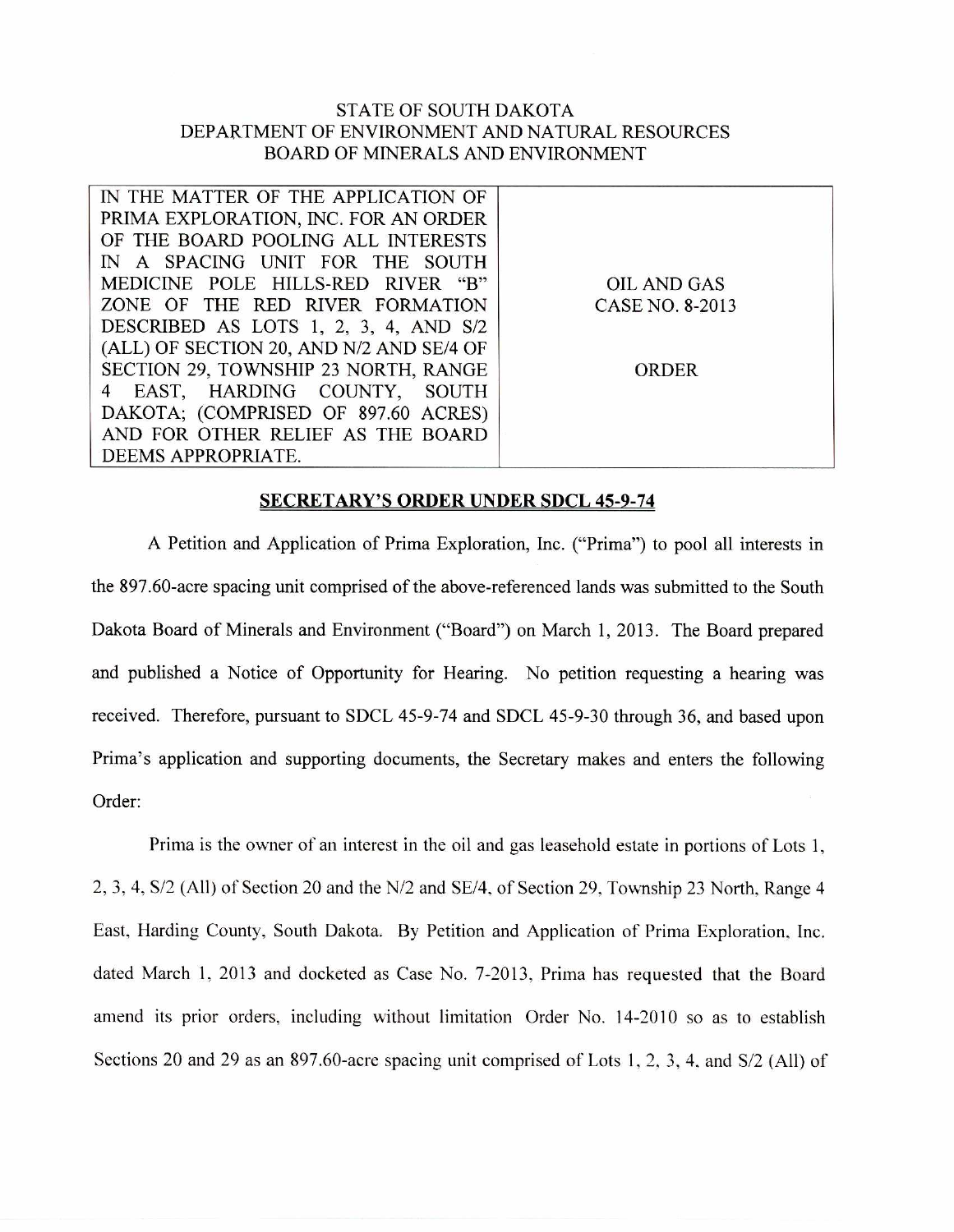Section 20, and N/2 and SE/4 of Section 29, Township 23 North, Range 4 East, Harding County, South Dakota. Order No. 7-2013 also requested the issuance of a permit to drill a horizontal well within the spacing unit.

There are both separately owned tracts and separately owned interests in the spacing unit comprised of the above-referenced lands. A voluntary pooling of the aforementioned lands has not been accomplished.

Under the current case, Prima has requested that the Board pool all interests in the aforementioned spacing unit, and that Prima be designated as operator of the authorized horizontal well within said spacing unit.

In Prima's opinion, pooling the aforementioned lands will increase the ultimate recovery of the pool, prevent waste, prevent the drilling of unnecessary wells and protect correlative rights.

## **IT IS THEREFORE ORDERED**

A. Pooling of all interests in an 897.60-acre spacing unit comprised of Lots 1, 2, 3, 4, and S/2 (All) of Section 20, and N/2, SE/4 of Section 29, Township 23 North, Range 4 East, Harding County, South Dakota, is hereby granted for the "B" Zone of the Red River Formation for the South Medicine Pole Hills Field. Prima is hereby designated the operator of the authorized horizontal well within said spacing unit.

B. All expenses incurred in drilling, equipping and operating a well on the spacing unit, and all production from such well, shall be allocated to the various tracts within the spacing unit on the basis of the ratio of the number of acres contained in each separately owned tract to the number of acres in the spacing unit.

2